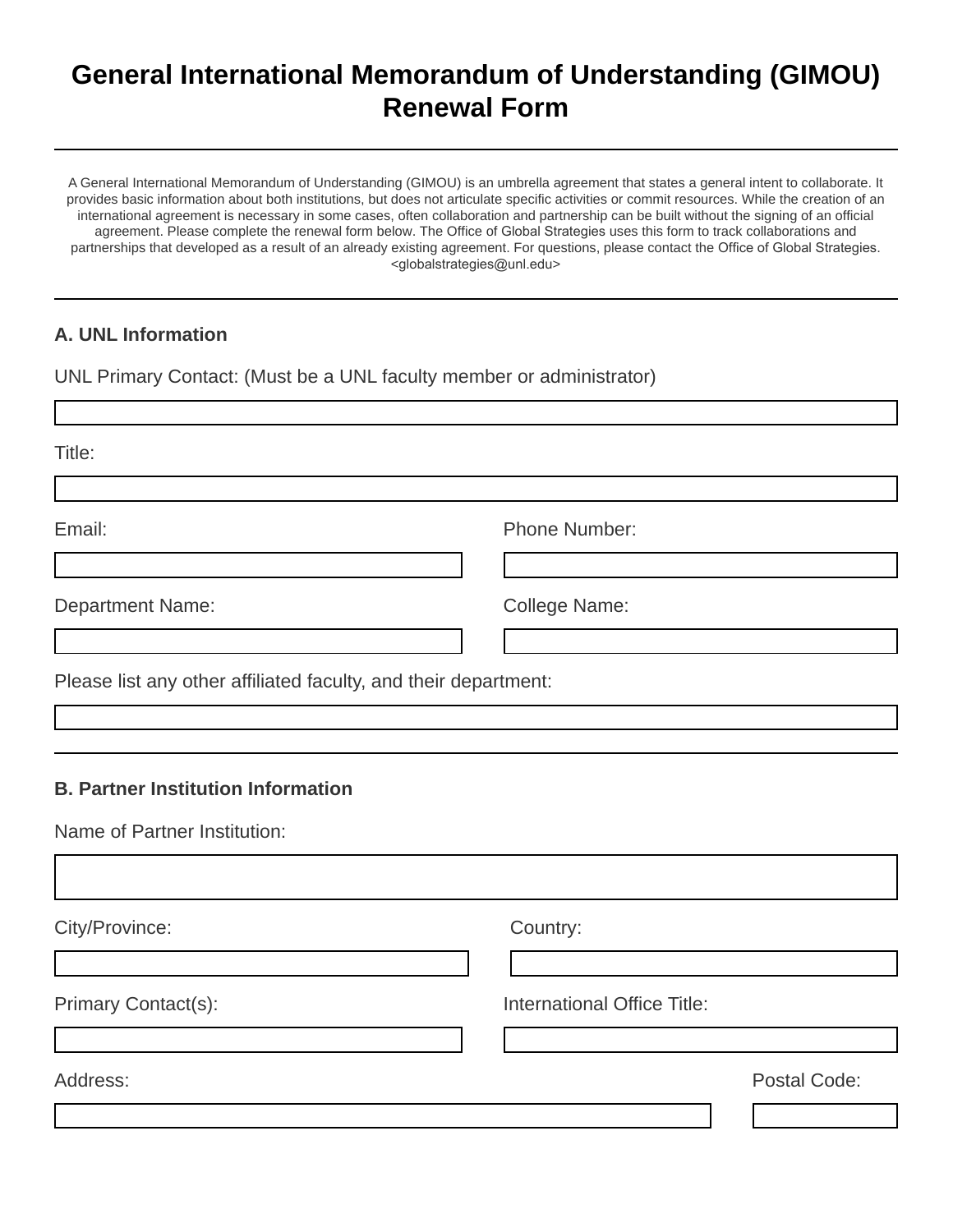| . . |  |
|-----|--|

E-mail Phone:

## **C. Background**

1. Please describe the on-going research or collaboration occurring under the current agreement.

2. If there are plans for expanding collaboration, or a new project to be developed, please describe it here.

3. Describe how this partnership and agreement supports UNL's mission and strategic priorities.

4. Please describe the current level of interest in this partnership by relevant stakeholders: fellow faculty, departmental or college leadership, students, etc.